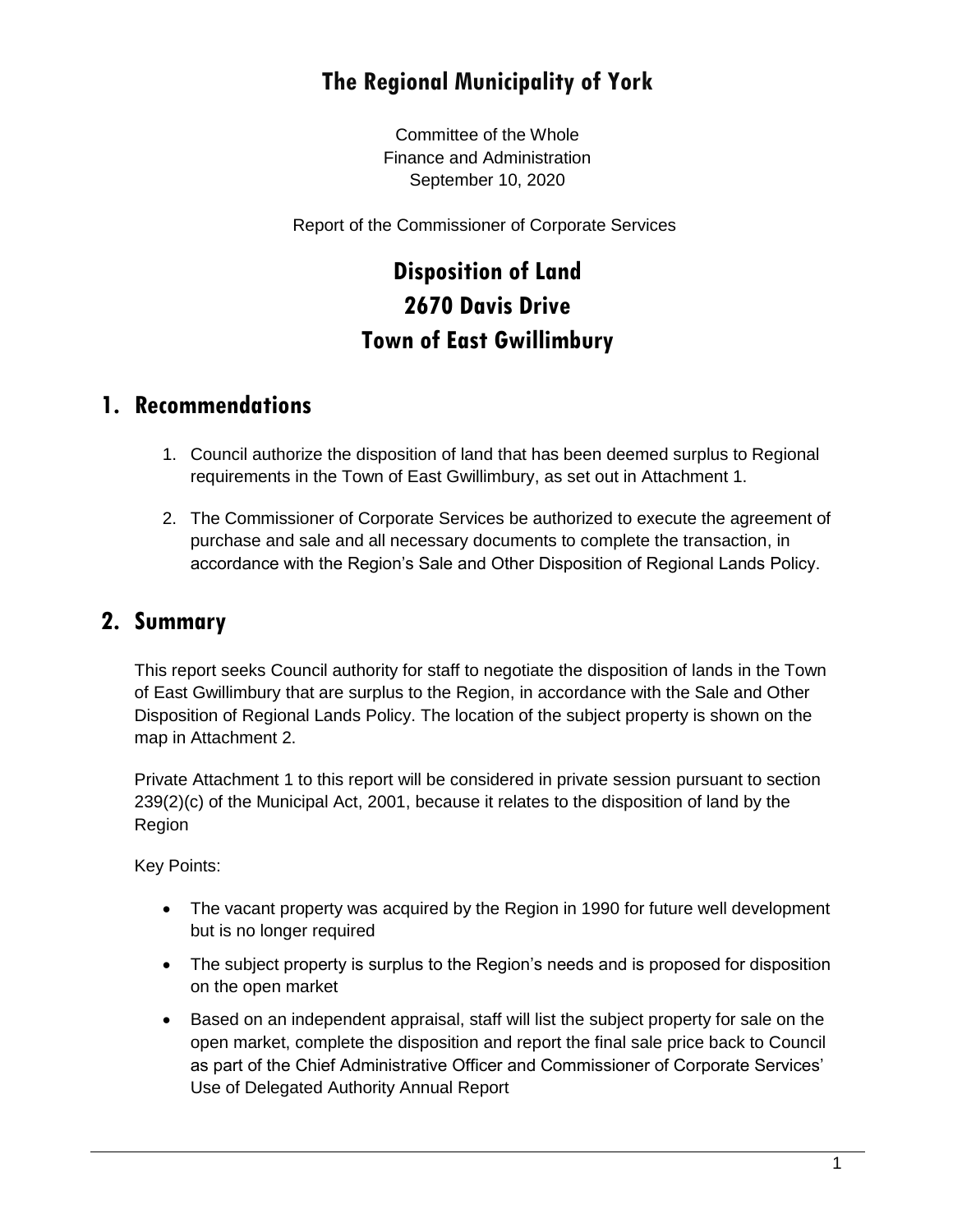## **3. Background**

## **Council approved the acquisition of the subject property as a potential site for a municipal well in 1990**

In 1987, the Town of East Gwillimbury passed development servicing proposals which included an allocation of water services to the Bales Drive Employment Area, based on the growing population.

Groundwater investigation work was completed by the Region, with the objective of identifying sites with potential to develop future municipal groundwater supplies.

In 1990, Council authorized the design and construction of the Bales Drive well in the Town of East Gwillimbury, which included the acquisition of the subject property.

#### **The subject property is no longer required for future well development**

Although the subject land was acquired to be used as a potential well site, the available yield is not considered viable to pursue, based on current and future water demands and servicing strategy for this area. As such, the property is no longer required by the Region for its intended purpose.

The subject property is designated as Employment Area and zoned M2-Employment General. The in-place land use controls permit for a range of employment related uses including outside storage.

## **4. Analysis**

#### **Staff is following procedures to prepare the property for disposition**

A circulation in accordance with the Sale and Other Disposition of Lands Policy was completed. No expressions of interest were received for the subject property.

To facilitate access to the site, a portion of the one foot reserve along Davis Drive fronting the subject property, which is owned by the Region, is included in the disposition.

## **Council approval of the disposition is requested prior to listing the subject property for sale**

For lands that are to be sold on the open market, the Region's Sale and Other Disposition of Regional Lands Policy states that staff is to list the property for sale, negotiate a transaction, then obtain approval of the negotiated transaction from the appropriate authority.

In typical real estate transactions, prospective purchasers are accustomed to reaching an agreement within 24 to 48 hours after submitting an offer. By obtaining Council approval for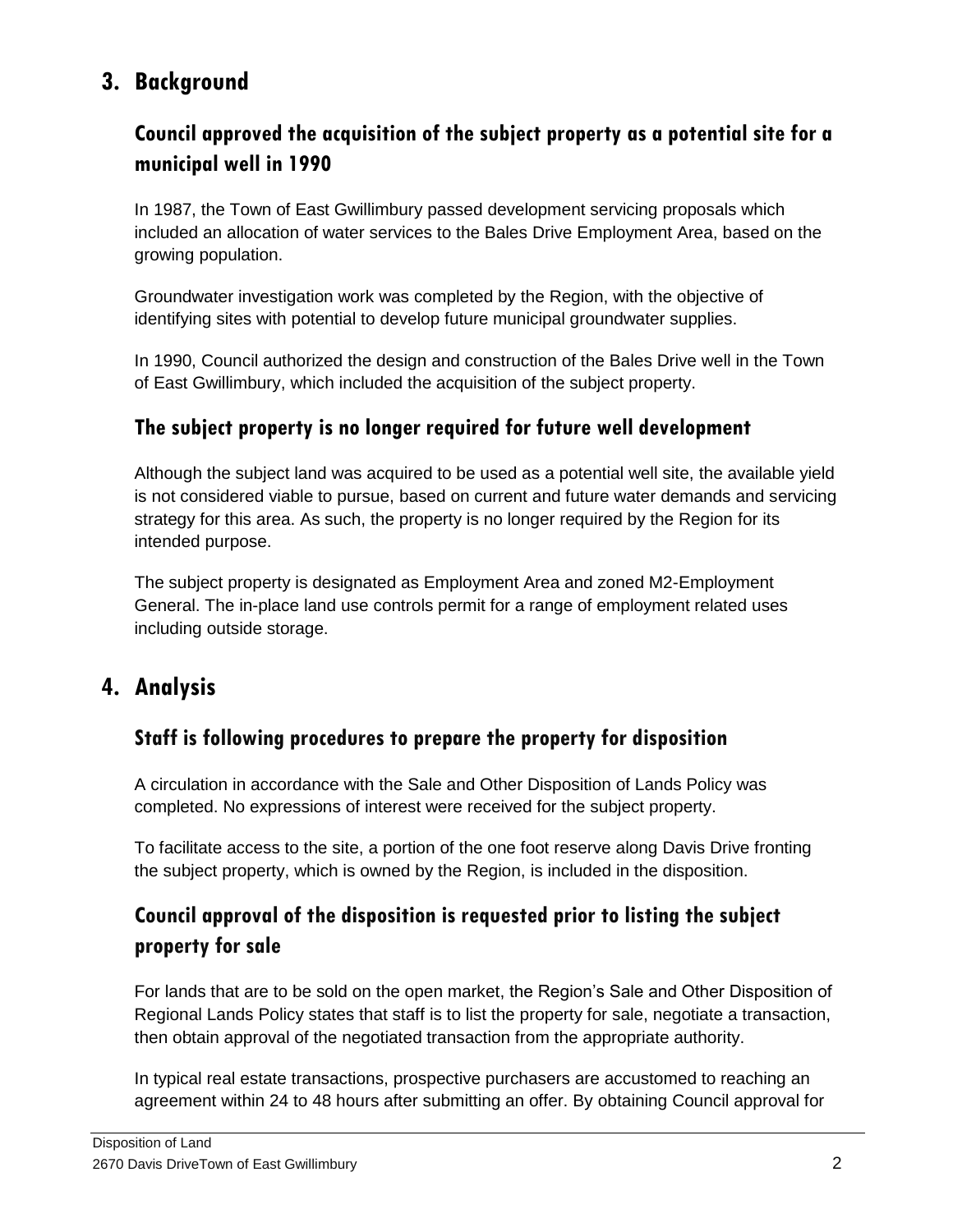the sale prior to marketing the property, the sale process will be expedited and be more in line with industry standards.

## **The subject property was appraised by an independent appraiser and will be listed on the Multiple Listing Service (MLS)**

The subject property will be sold in "as is, where is" condition and the purchaser will be responsible to conduct their own due diligence. This will be stated in the listing and included as a condition of the agreement of purchase and sale.

An independent appraiser was commissioned by the Region to determine the current market value of the property. The property will be listed for sale on the MLS to ensure effective market exposure. Staff will consider all offers received and negotiate a sale that represents the best value that can be achieved having regard to all of its terms and conditions and subject to Council approved policies.

The subject property will continue to be listed for sale until the agreement of purchase and sale has been executed by the Commissioner.

#### **Environmental due diligence is underway**

Environmental due diligence is currently underway and will be completed prior to listing the property for sale. The results of the environmental due diligence conducted for the subject property will be reviewed by staff, including consultation with Legal Services. In the event environmental impacts are identified, staff will take the necessary steps to minimize the Region's exposure to environmental risk and liability and may report to Council with recommendations depending on the nature and extent of the impacts.

## **5. Financial**

The proceeds will be allocated in accordance with the Surplus Management Policy contained within with the Region's Reserve and Reserve Fund Policy.

## **6. Local Impact**

There will be no local impact from the disposition of the subject property.

## **7. Conclusion**

The subject property was acquired for future well development and is no longer required. A circulation confirmed that the property is surplus to the Region's needs.

It is recommended that Council authorize staff to negotiate the disposition of the subject property and the Commissioner of Corporate Services to approve and execute the